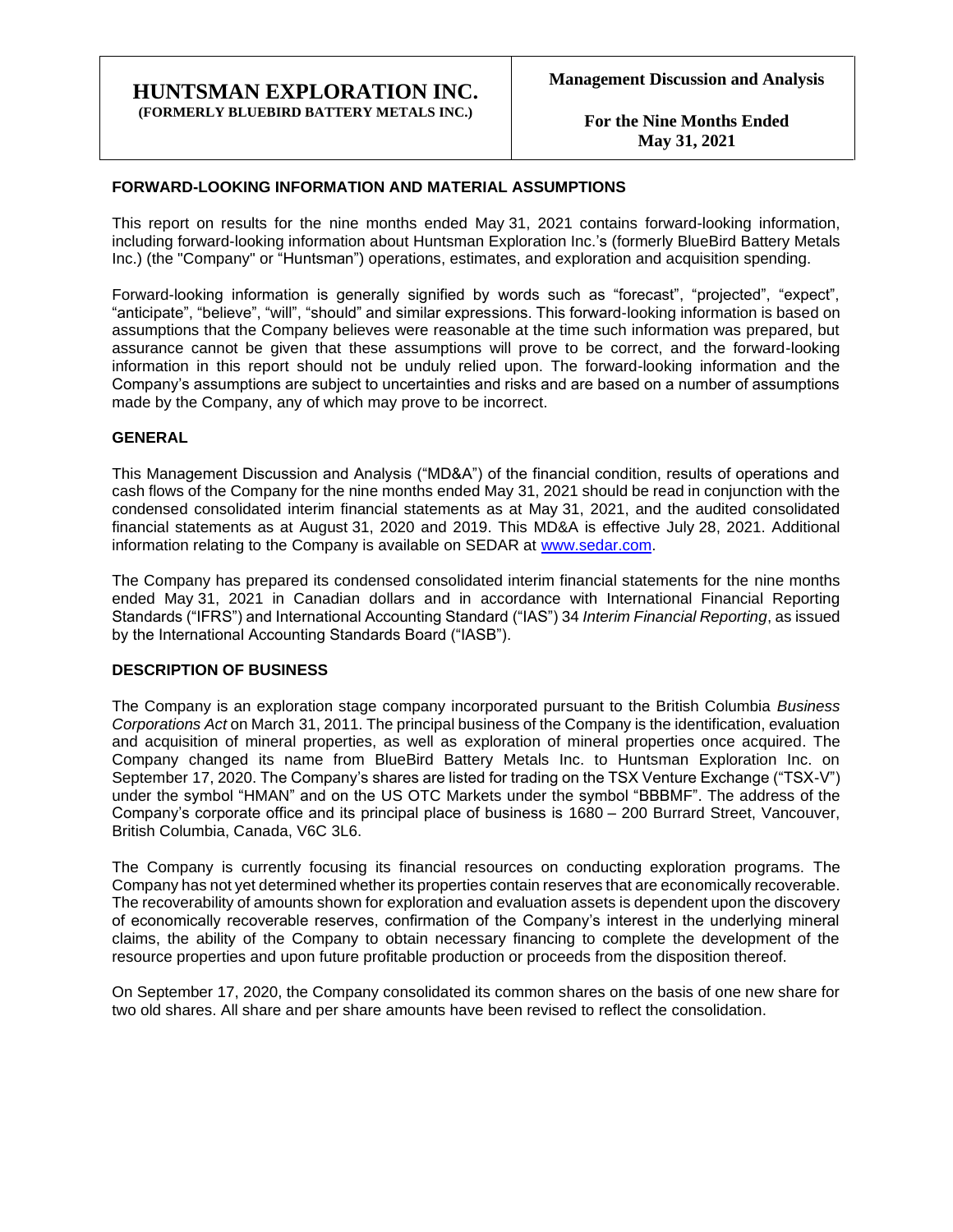**For the Nine Months Ended May 31, 2021**

## **EXPLORATION AND EVALUATION ASSETS**

Total costs incurred on exploration and evaluation assets are summarized as follows:

|                                                         |                      |    |                       |    |                                     | <b>Ashburton</b> |    | Atikwa Lake /<br><b>Maybrun</b> |    |                        |
|---------------------------------------------------------|----------------------|----|-----------------------|----|-------------------------------------|------------------|----|---------------------------------|----|------------------------|
|                                                         | <b>Baxter Spring</b> |    | <b>Flint Property</b> |    | <b>Canegrass</b><br><b>Property</b> | <b>Property</b>  |    | <b>Properties</b>               |    | Total                  |
| <b>Acquisition Costs</b>                                |                      |    |                       |    |                                     |                  |    |                                 |    |                        |
| Balance, August 31, 2019                                | \$                   | \$ |                       | \$ | 1,548,832                           | \$               | S  | 71,493                          | \$ | 1,620,325              |
| Acquisition and option payments (shares)                |                      |    |                       |    | 131,250                             | 175,000          |    |                                 |    | 306,250                |
| Claim costs                                             | 34,071               |    |                       |    |                                     |                  |    |                                 |    | 34,071                 |
| Impairment<br>Sale of exploration and evaluation assets |                      |    |                       |    |                                     | (175,000)        |    | (71, 493)                       |    | (175,000)<br>(71, 493) |
|                                                         |                      |    |                       |    |                                     |                  |    |                                 |    |                        |
| Balance, August 31, 2020                                | 34,071               |    |                       |    | 1,680,082                           |                  |    |                                 |    | 1,714,153              |
| Acquisition and option payments<br>Claim costs          | 4,140,957            |    | 2,197,970<br>125,909  |    |                                     |                  |    |                                 |    | 6,338,927<br>125,909   |
| Currency translation difference                         | (20.530)             |    | (13,901)              |    |                                     |                  |    |                                 |    | (34, 431)              |
| <b>Balance, May 31, 2021</b>                            | \$<br>4,154,498      | \$ | 2,309,978             | \$ | 1,680,082                           | \$<br>Ξ.         | \$ |                                 | S  | 8,144,558              |
| <b>Deferred Exploration Expenditures</b>                |                      |    |                       |    |                                     |                  |    |                                 |    |                        |
| Balance, August 31, 2019                                | \$                   | \$ |                       | \$ | 701,809                             | \$               | \$ | 248,698                         | \$ | 950,507                |
| Drilling                                                |                      |    |                       |    | 7,275                               |                  |    |                                 |    | 7,275                  |
| Geological                                              |                      |    |                       |    | 260,187                             |                  |    |                                 |    | 260.187                |
| Sale of exploration and evaluation assets               |                      |    |                       |    |                                     |                  |    | (248, 698)                      |    | (248, 698)             |
| Currency translation difference                         |                      |    |                       |    | 47,406                              |                  |    |                                 |    | 47,406                 |
| Balance, August 31, 2020                                |                      |    |                       |    | 1,016,677                           |                  |    |                                 |    | 1,016,677              |
| Camp and other                                          |                      |    |                       |    | 18.816                              |                  |    |                                 |    | 18,816                 |
| Drilling                                                | 20,804               |    | 1,059                 |    | 506,714<br>201,806                  |                  |    |                                 |    | 506,714<br>223,669     |
| Geological<br>Geophysical                               |                      |    |                       |    | 176,466                             |                  |    |                                 |    | 176,466                |
| Currency translation difference                         | (632)                |    |                       |    | (37, 630)                           |                  |    |                                 |    | (38, 262)              |
| <b>Balance, May 31, 2021</b>                            | \$<br>20,172         | \$ | 1,059                 | \$ | 1,882,849                           | \$<br>Ξ.         | \$ |                                 | \$ | 1,762,784              |
| <b>Total Exploration and Evaluation Assets</b>          |                      |    |                       |    |                                     |                  |    |                                 |    |                        |
| Balance, August 31, 2020                                | \$<br>34,071         | S  |                       | S. | 2,696,759                           | \$               | \$ |                                 |    | 2,730,830              |
| <b>Balance, May 31, 2021</b>                            | \$<br>4,174,670      |    | 2,311,037             | S  | 3,562,931                           | \$<br>٠.         | \$ |                                 | \$ | 10,048,638             |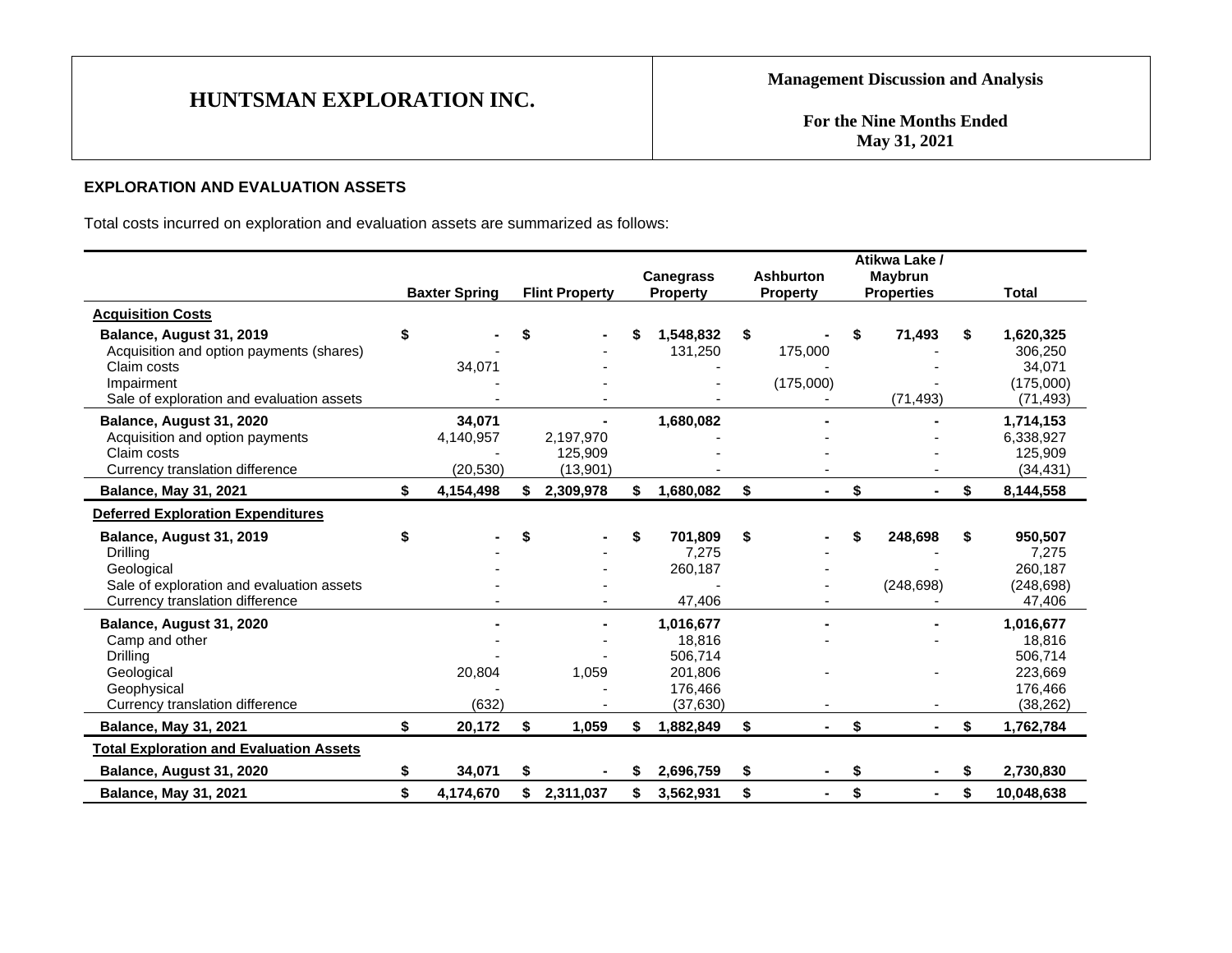**For the Nine Months Ended May 31, 2021**

### **Baxter Spring Property**

On August 26, 2020, the Company entered into an option agreement to acquire a 100% interest in the Baxter Spring Property, located in Nevada, from Liberty Gold Corp. ("Liberty") and Liberty's wholly owned subsidiary, Pilot Gold (USA) Inc.

In consideration, the Company must make payments as follows:

- Cash payment of US\$250,000 (paid);
- An additional cash payment of US\$250,000 on or before December 1, 2021; and
- Issuance of common shares of the Company equal to 19.5% of the outstanding shares (issued 14,986,890 shares valued at \$3,821,657).

The property is subject to a 2% net smelter return royalty ("NSR") and Liberty retains a back-in right to acquire a 35% interest in the property within three years upon payment of the sum of US\$1,000,000 to the Company.

#### **Flint Property**

On December 3, 2020, the Company entered into an agreement to acquire a 100% interest in additional claims as part of the Flint Property. In consideration, the Company paid US\$100,000 in cash and issued 8,450,000 common shares of the Company valued at \$2,070,250.

The Company satisfied the option agreement by staking 174 claims within the area of interest of the agreement at a cost of \$127,900. The vendors retain a 2% NSR on the Flint Property, including claims staked by the Company.

#### **Canegrass Property**

On March 15, 2018, the Company entered into an option agreement with Trafalgar Resources Pty. Ltd. ("Trafalgar") to acquire a 100% interest in the Canegrass Property, located in the Mount Magnet region of Western Australia.

In consideration, the Company must make payments as follows:

- Cash payment of \$25,000 (paid) and issuance of 1,500,000 common shares of the Company (issued) upon approval by the TSX-V (approval received on March 21, 2018);
- Issuance of an additional 937,500 common shares of the Company on or before March 21, 2019 (issued and valued at \$553,125); and
- Issuance of an additional 937,500 common shares of the Company on or before March 21, 2020 (issued and valued at \$131,250).

The Company must also incur exploration expenditures as follows:

- \$500,000 on or before March 21, 2019 (incurred):
- An additional \$500,000 on or before March 21, 2020 (incurred); and
- An additional \$500,000 on or before March 21, 2021 (incurred).

A finder's fee of 130,529 shares (issued and valued at \$75,707) was paid in relation to the agreement. Subject to further TSX-V approval, a discovery bonus of 750,000 common shares of the Company will be issued in the event of discovery of a copper/cobalt equivalent resource of 250,000 ounces or greater on the Canegrass Property.

The Company also paid a \$25,000 letter of intent ("LOI") fee to Trafalgar during the year ended August 31, 2018.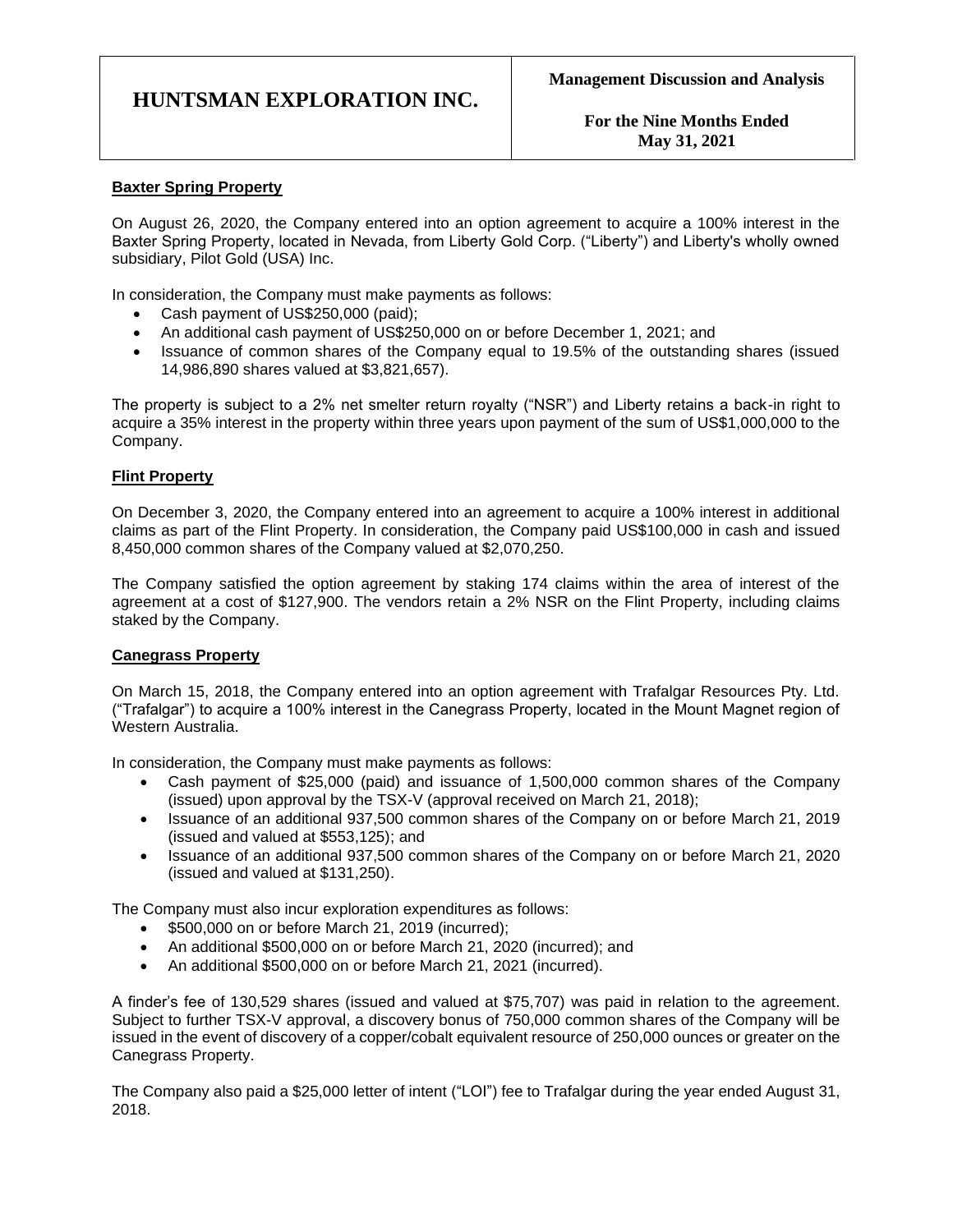### **For the Nine Months Ended May 31, 2021**

On April 13, 2021, the Company announced that it has exercised the option on the Canegrass Property. The Company now owns an undivided 100% interest. The Company further summarized the highlights of its Phase I drilling program as follows:

- From prior electromagnetic ("EM") surveys, a total of 9 targets warranted drill testing and were the focus of the Phase I drilling campaign.
- Phase I included 16 holes; 12 RC and 4 diamond were drilled (Table 1).
- Phase I 2021 Diamond Drillhole BBDD009 at Tulloch was designed to test the mineralized zone at depth and was collared 55 metres ("m") west of 2018 drillhole BBDD002, which intersected: **4.9 m of 1.33% Ni, 1.26% Cu and 0.1% Co.** Drillhole BBDD009 results confirm 41.1 m of favourable host rock with 2 distinct mineralized horizons.
	- $\circ$  The first intercept started at 278.9 m and included higher-grade intervals of:
		- **1 m @ 2.8% Ni, 0.1% Cu, 0.15% Co 0.11 g/t Pt and 0.21 g/t Pd**;
		- **0.7 m @ 2.3 % Cu, 0.5% Ni, 0.04% Co, 0.33 g/t Pt and 0.04 g/t Pd**; and
		- **2 m @ 1.8% Ni, 0.5% Cu, 0.11% Co, 0.22 g/t Pt and 0.17 g/t Pd**.
	- $\circ$  The second mineralized horizon occurs at 307.5 m downhole and intersected 2 higher grade intersections of:
		- **3.1 m @ 2.2% Ni, 0.2% Cu, 0.15% C, 0.15 g/t Pt and 0.21 g/t Pd;** and
		- **1.1 m @ 0.9%Ni, 5.7% Cu, .07% Co, 0.11 g/t Pt and 0.05 g/t Pd**.
- Phase I 2021 RC results from the Tulloch zone include:
	- **3 m @ 0.88% Ni, 0.4% Cu and 0.07% Co** from 91 m downhole in BBRC013;
	- **3 m @ 1.0% Ni, 0.58% Cu and 0.09% Co** from 139 m downhole in BBRC014; and
	- This extends the Tulloch zone 100 m east for a total distance of 200 m and open in all directions.
- Successful follow up of the 2018 drill program with multiple Ni-Cu-Co-Pt-Pd intercepts in step out holes at the Tulloch and Sunline targets.
	- o Notable 2018 intercepts:
		- (Tulloch BBDD002) **4.9 m @ 1.33% Ni, 1.26% Cu and 0.1% Co.**;
		- (Winx BBRC001) **14 m @ 1.17% Ni, 0.88% Cu and 0.05 Co from 65 m, including 1 m of 2.7% Ni, 0.23% Cu and 0.12% Co.**; and
			- (Sunline BBDD001) **0.57 m @ 3.07% Ni, 0.62% Cu and 0.24% Co from 144.1m**.
- Prior to completion of the current moving loop EM ("MLEM") and downhole EM ("DHEM") surveys, a total of 9 targets have been identified on the Canegrass Project. Phase I 2021 drilling focused on 4 of these targets, which reside in the northern part of the property.
- The Tulloch Ni-Cu zone is open in all directions and now has a total of 5 drillholes along a single east-west fence of drilling. Each hole has encountered various grades of mineralization along 200 m of drilling and down to 300 m in depth. Huntsman will begin to plan step outs to the north and south to further define a strike length of the mineralized horizons within the Wyemandoo Shear zone. It is Huntsman's belief that intercepts discovered to date should be pursued along the northsouth strike of the shear zone and at depth to determine if the targets are linked, or a source of the current mineralized zones is part of a much larger system. Several known Australian nickel sulphide producing deposits have been discovered by following mineralization that ultimately led to a feeder system that formed the bulk of those deposits. Huntsman will continue ongoing evaluation of the potential of the Tulloch zone, as well as additional targets on the property.
- All holes were reported as downhole lengths and were planned to intersect target EM plates as perpendicular as possible and are interpreted to be near true width.

| <b>Hole ID</b> | <b>Easting</b> | <b>Northing</b> | <b>Elevation</b> | Azimuth | Dip | EOH(m) |
|----------------|----------------|-----------------|------------------|---------|-----|--------|
| BBDD006        | 647375         | 6843314         | 470              | 90      | -65 | 381    |
| BBDD007        | 649105         | 6847779         | 485              | 88      | -60 | 376    |
| BBDD008        | 649037         | 6847762         | 488              | 89      | -60 | 480    |
| BBDD009        | 648403         | 6846354         | 469              | 88      | -65 | 363    |

**Table 1.** Phase I Drilling at Canegrass Project.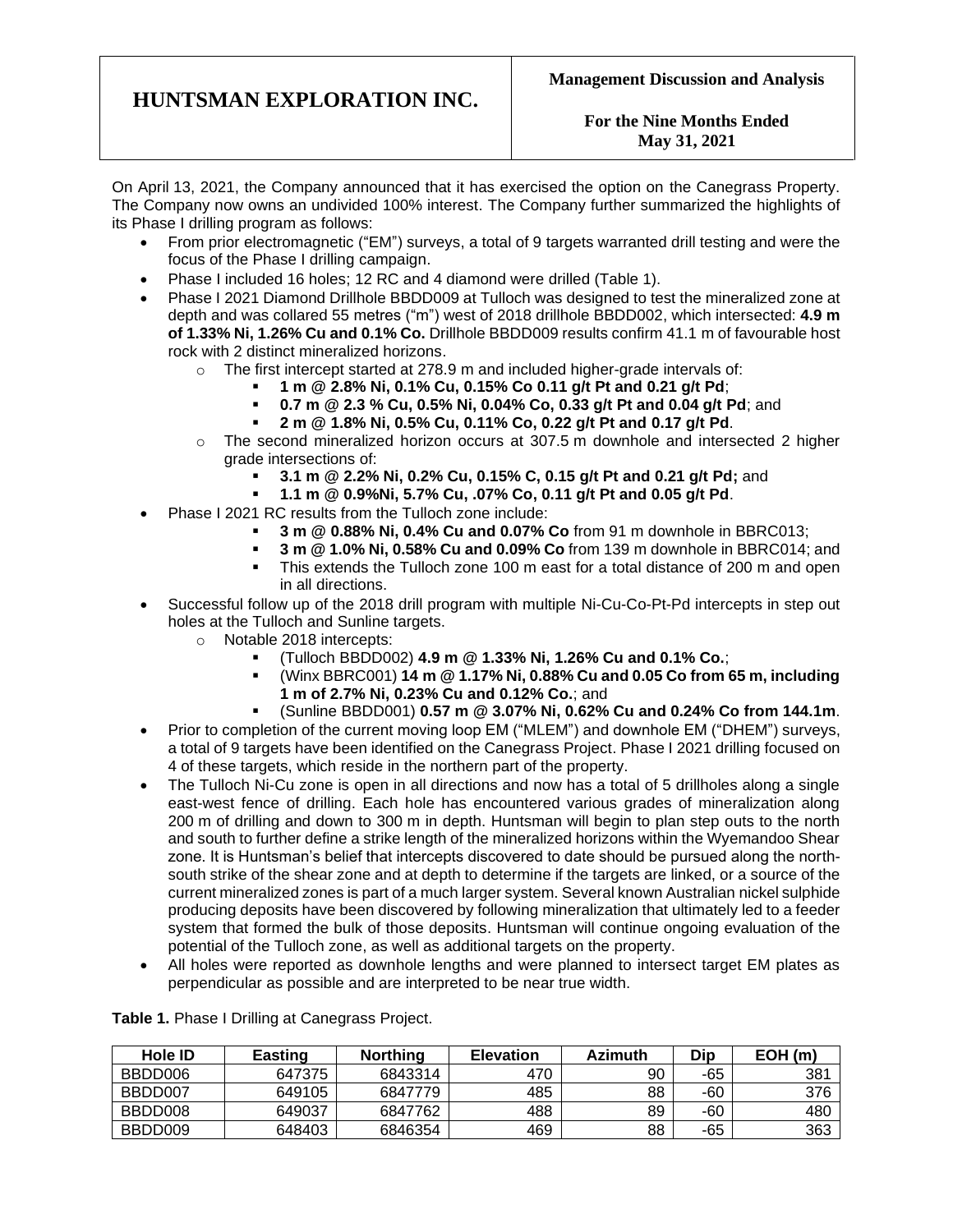### **Management Discussion and Analysis**

### **For the Nine Months Ended May 31, 2021**

| BBRC006 | 649203 | 6847869 | 483 | 88  | $-60$ | 216 |
|---------|--------|---------|-----|-----|-------|-----|
| BBRC007 | 649196 | 6847811 | 486 | 85  | $-59$ | 216 |
| BBRC008 | 649443 | 6847665 | 486 | 96  | $-60$ | 138 |
| BBRC009 | 649602 | 6848606 | 465 | 88  | $-60$ | 96  |
| BBRC010 | 649041 | 6848844 | 465 | 87  | $-60$ | 174 |
| BBRC011 | 648558 | 6846819 | 465 | 93  | $-59$ | 90  |
| BBRC012 | 649400 | 6847628 | 492 | 89  | -60   | 180 |
| BBRC013 | 648543 | 6846368 | 464 | 89  | -61   | 120 |
| BBRC014 | 648500 | 6846368 | 465 | 91  | $-61$ | 156 |
| BBRC015 | 647572 | 6843698 | 464 | 92  | $-60$ | 96  |
| BBRC016 | 647501 | 6843138 | 471 | 90  | -60   | 250 |
| BBRC017 | 648314 | 6843000 | 480 | 273 | $-60$ | 150 |

The Company is interpreting assays for Phase II drilling, which is currently being planned with downhole EM and surface EM surveys to be conducted later in 2021.

### **Ashburton Project**

On August 8, 2018, the Company entered into an agreement to acquire a 100% interest in the Ashburton Project, located in Western Australia.

In consideration, the Company made payments as follows:

- Issued common shares of the Company upon completion with a volume weighted average price ("VWAP") over a 30-day period of \$750,000 (issued and valued at \$514,594 based on the trading price at the date of issuance); and
- Issued common shares of the Company with a VWAP over a 30-day period of \$750,000 on October 9, 2019 (issued and valued at \$175,000 based on the trading price at the date of issuance).

The Company also paid a \$25,000 LOI fee to the vendor during the year ended August 31, 2018.

The Company recorded impairment charges in the amounts of \$635,750 and \$175,000 during the years ended August 31, 2019 and 2020, respectively. The Company retains ownership of the Ashburton Project.

#### **Atikwa Lake / Maybrun Properties**

On February 4, 2016, the Company entered into an agreement to acquire a 100% undivided interest in 20 mineral claims located in Ontario. As consideration, the Company issued 37,500 common shares of the Company at a value of \$60,000.

In March 2017, an additional five claims were acquired for \$6,480.

On May 1, 2020, the Company entered into an agreement to dispose of the claims acquired in February 2016 and March 2017. In consideration, the Company received \$50,000 in cash. The Company will also conditionally receive 200,000 common shares of a public company if the purchaser of the claims enters into an amalgamation, a reverse takeover or similar transaction with a publicly traded company. Since the receipt of the 200,000 common shares is conditional and uncertain, no receivable has been recorded. The Company recorded a loss on sale of exploration and evaluation assets of \$270,191 during the year ended August 31, 2020.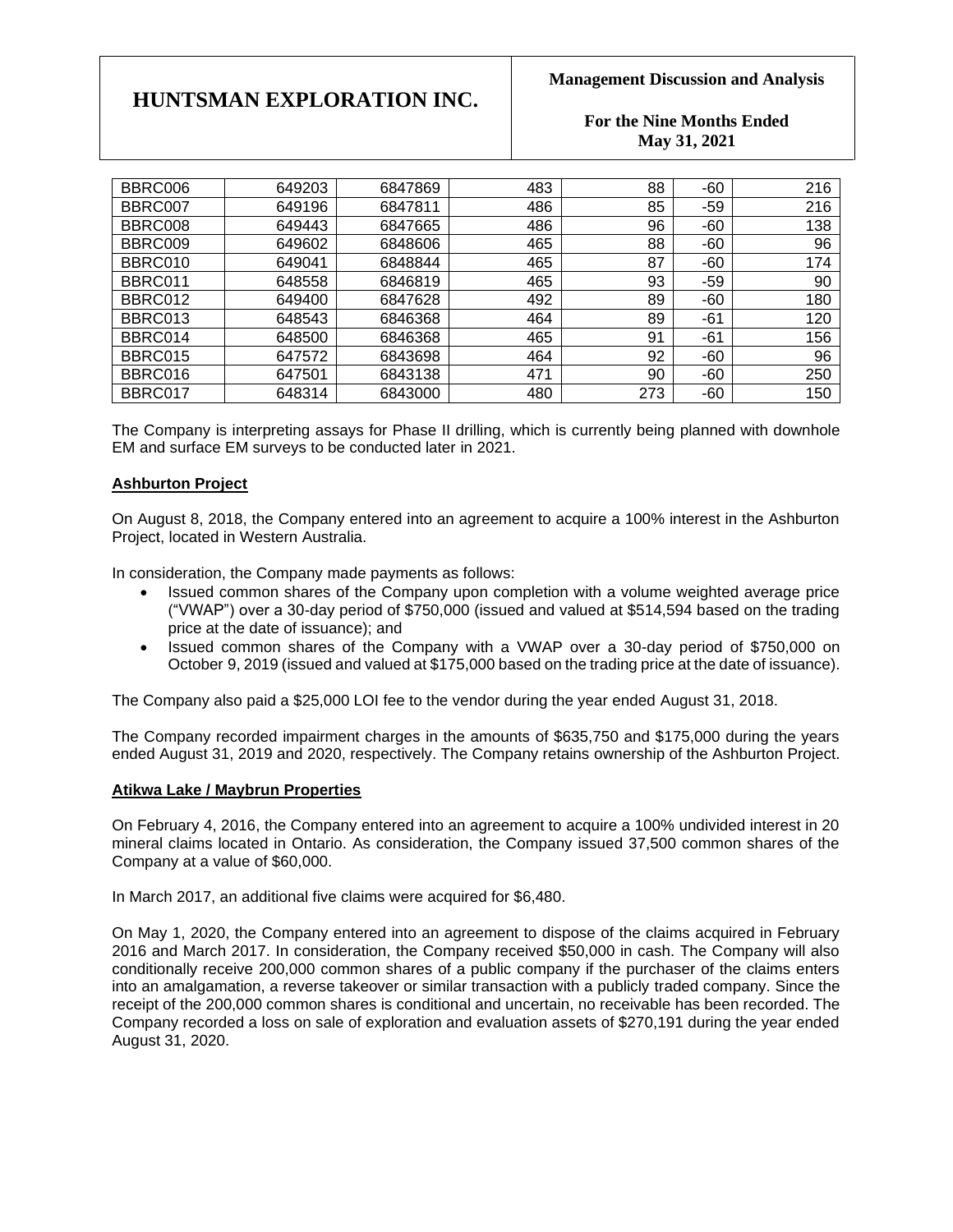**For the Nine Months Ended May 31, 2021**

### **SELECTED ANNUAL INFORMATION**

|                                         | August 31,<br>2020 | August 31,<br>2019 | August 31,<br>2018 |
|-----------------------------------------|--------------------|--------------------|--------------------|
| Revenue                                 | ۰                  |                    |                    |
| Net loss                                | (1, 193, 997)      | (3, 149, 962)      | (6,300,245)        |
| Basic and diluted loss per common share | (0.04)             | (0.13)             | (0.44)             |
| <b>Total assets</b>                     | 2,814,731          | 2,605,316          | 2,836,018          |
| Long-term debt                          |                    |                    |                    |
| <b>Dividends</b>                        |                    |                    |                    |

#### **SUMMARY OF QUARTERLY RESULTS (\$000s, except loss per share)**

| For the Quarter Periods Ending on | May 31,<br>2021 | February 28,<br>2021 | November 30,<br>2020 | August 31,<br>2020 |
|-----------------------------------|-----------------|----------------------|----------------------|--------------------|
| Revenue                           | ٠               | ٠                    |                      |                    |
| Net loss                          | (477)           | (1,239)              | (584)                | (391)              |
| Basic and diluted loss per common |                 |                      |                      |                    |
| share                             | (0.01)          | (0.01)               | (0.01)               | (0.02)             |
| Total assets                      | 11,535          | 12,600               | 10,727               | 2,815              |
| Non-current financial liabilities | ۰               | ٠                    |                      |                    |

| For the Quarter Periods Ending on | May 31,<br>2020 | February 29,<br>2020 | November 30,<br>2019 | August 31,<br>2019 |
|-----------------------------------|-----------------|----------------------|----------------------|--------------------|
| Revenue                           |                 | -                    |                      |                    |
| Net loss                          | (609)           | (86)                 | (108)                | (1,601             |
|                                   |                 |                      |                      |                    |
| Basic and diluted loss per common |                 |                      |                      |                    |
| share                             | (0.02)          | (0.00)               | (0.00)               | (0.06)             |
| <b>Total assets</b>               | 2.732           | 2,640                | 2,603                | 2,605              |
| Non-current financial liabilities | ٠               |                      |                      |                    |

### **OPERATIONS**

#### **Three Months Ended May 31, 2021**

During the three months ended May 31, 2021, the Company reported a net loss of \$477,297 (2020 - \$608,592). Variations in expenses from the three months ended May 31, 2021 to the three months ended May 31, 2020 were as follows:

- Consulting fees of \$180,103 (2020 recovery of \$21,076) increased, as the Company completed a financing and was able to increase activity in 2021;
- General exploration costs of \$17,991 (2020 \$nil) was due to claim costs and fees for general geological work;
- Management fees of \$145,000 (2020 \$37,500) increased due to settlement fees paid to the former CEO;
- Office and general expenses of \$17,773 (2020 recovery of \$19,525) were higher due to credits for shared office expenses received in the prior period;
- Professional fees of \$32,642 (2020 \$38,940) were lower in the current period due to timing of expenditures;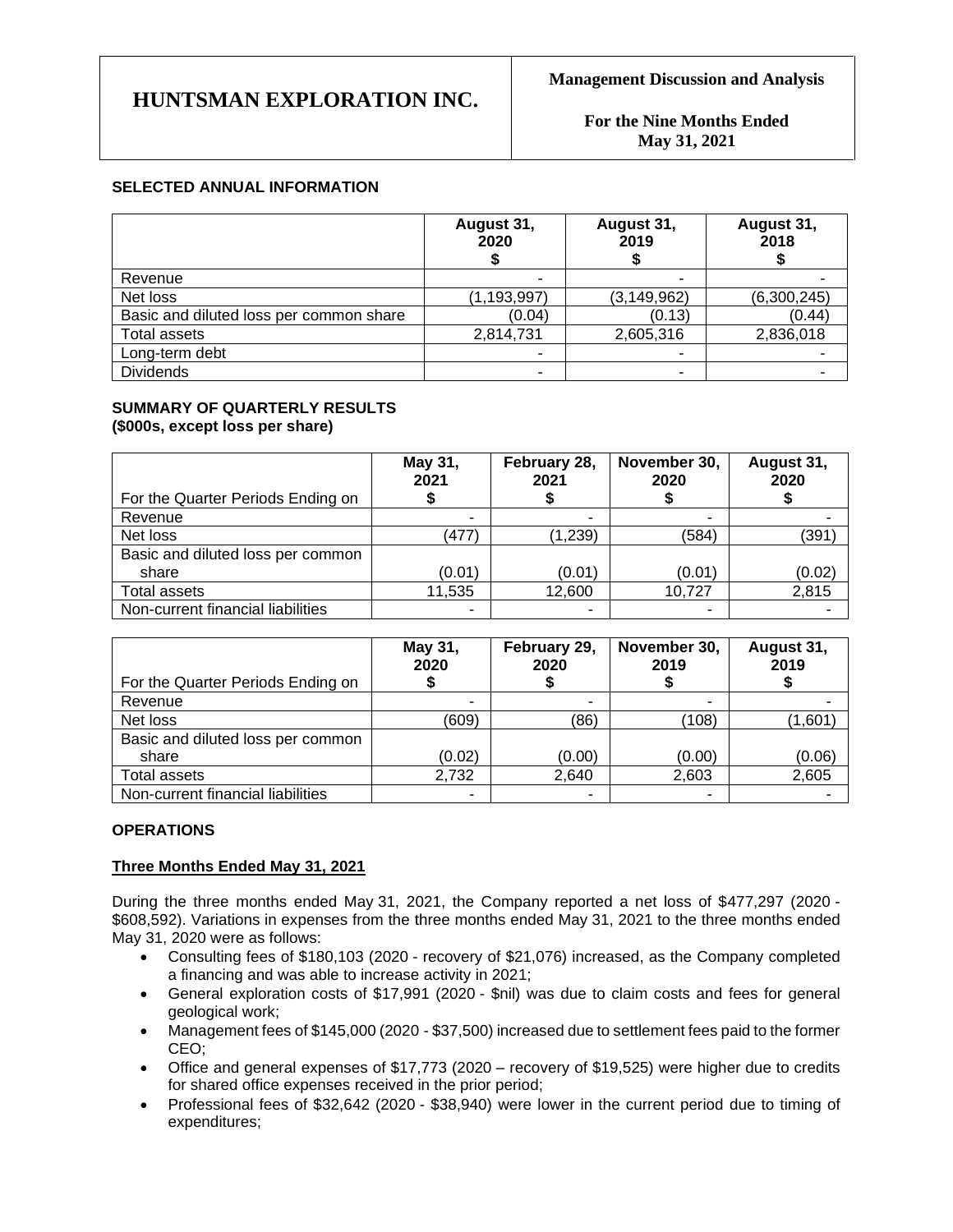**For the Nine Months Ended May 31, 2021**

- Rent of \$15,000 (2020 \$9,000) increased due to higher rent commencing in November 2020;
- Share-based payments of \$nil (2020 \$96,301) decreased due to no options being granted during the period compared with 1,200,000 options granted in the comparative period;
- Shareholder communications and investor relations expenses of \$67,838 (2020 \$20,758) were the result of increased promotional activity for the Company in the current period;
- Transfer agent and filing fees of \$1,179 (2020 \$1,256) were comparable to the prior period; and
- Travel of \$676 (2020 \$247) was comparable to the prior period.

### **Nine Months Ended May 31, 2021**

During the nine months ended May 31, 2021, the Company reported a net loss of \$2,299,866 (2020 - \$802,590). Variations in expenses from the nine months ended May 31, 2021 to the nine months ended May 31, 2020 were as follows:

- Consulting fees of \$633,887 (2020 \$20,894) increased, as the Company completed a financing and was able to increase activity in 2021;
- General exploration costs of \$34,927 (2020 \$6,105) was due to claim costs and fees for general geological work;
- Management fees of \$277,500 (2020 \$37,500) increased due to management beginning to charge fees again in the fourth quarter of 2020 and to settlement fees paid to the former CEO;
- Office and general expenses of \$56,161 (2020 \$12,136) increased as a result of higher shared office costs compared to the comparative period and credits for shared office expenses received in the prior period;
- Professional fees of \$123,666 (2020 \$88,574) were higher in the current period as a result of increased legal expenses resulting from exploration and evaluation asset acquisitions and corporate activity;
- Rent of \$41,000 (2020 \$27,000) increased due to higher rent commencing in November 2020;
- Share-based payments of \$642,973 (2020 \$96,301) increased due to the grant of 3,675,000 options during the period compared with 1,200,000 in the comparative period;
- Shareholder communications and investor relations expenses of \$442,134 (2020 \$55,746) were the result of increased promotional activity for the Company in the current period;
- Transfer agent and filing fees of \$50,506 (2020 \$11,745) were higher in the current period as a result of increased corporate activity; and
- Travel of \$1,902 (2020 \$1,398) was comparable to the prior period.

### **LIQUIDITY AND CAPITAL RESOURCES**

The Company's cash at May 31, 2021 was \$1,191,872, compared to \$42,653 at August 31, 2020. The working capital was \$1,362,010 (August 31, 2020 - deficit of \$1,197,279).

The Company has taken the following measures to address working capital concerns during the 2021 fiscal period and as of the date of this MD&A:

- On October 19, 2020, the Company closed a private placement and issued 28,195,000 units at a price of \$0.20 per unit for gross proceeds of \$5,639,000.
- On November 27, 2020, the Company closed a private placement and issued 1,900,000 units at a price of \$0.20 per unit for gross proceeds of \$380,000.

The Company will need to raise additional financing in order to meet general working capital requirements for the 2021 fiscal year, and to make option payments and continue exploration on its mineral properties.

### **SUBSEQUENT EVENTS**

None.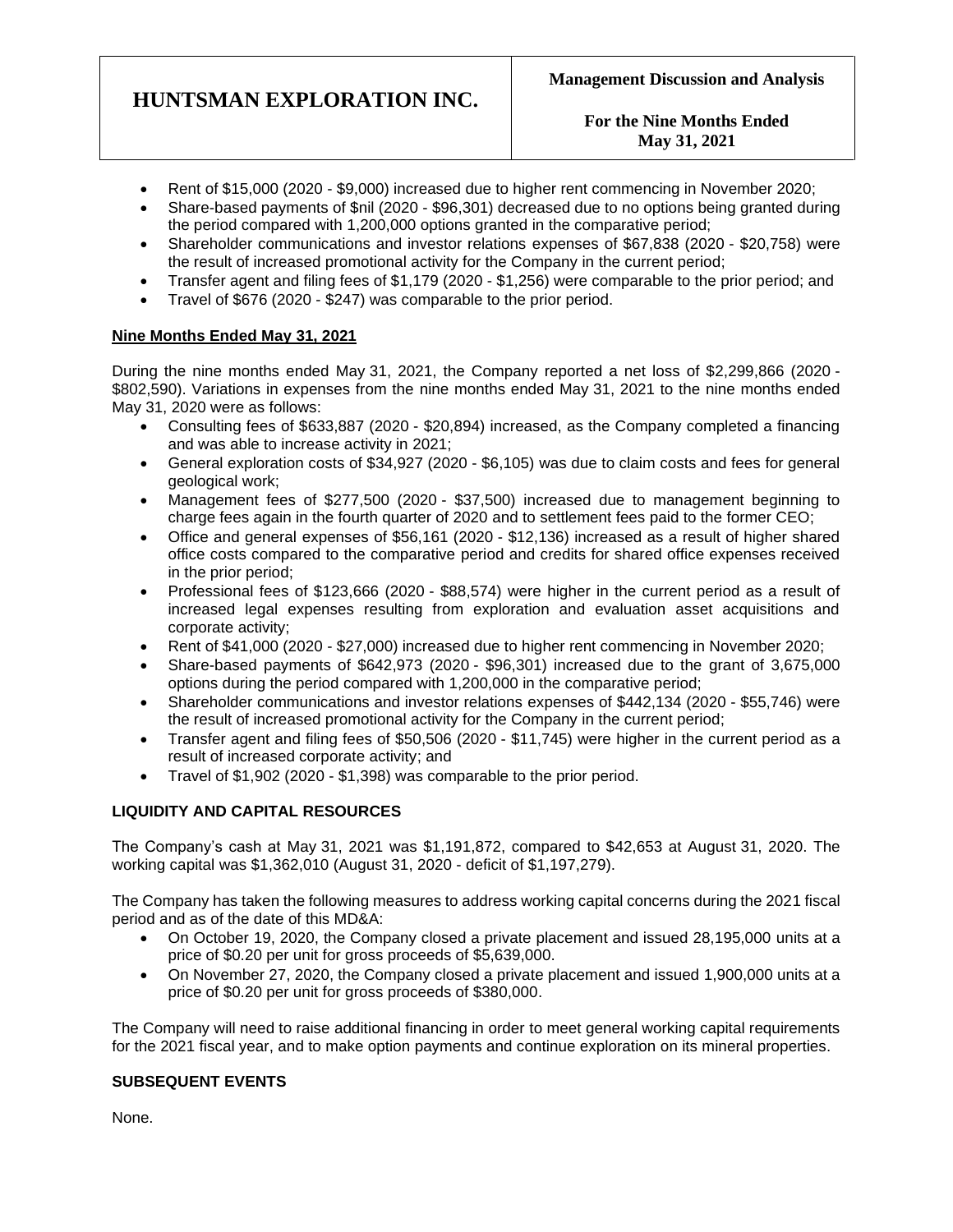#### **OFF-BALANCE SHEET ARRANGEMENTS**

The Company has not entered into any off-balance sheet arrangements.

### **TRANSACTIONS WITH RELATED PARTIES**

These amounts of key management compensation are included in the amounts shown on the condensed consolidated interim statements of comprehensive loss:

|                      |    | <b>Nine Months</b><br><b>Ended</b><br>May 31, 2021 |    | <b>Nine Months</b><br>Ended<br>May 31, 2020 |
|----------------------|----|----------------------------------------------------|----|---------------------------------------------|
| Management fees      | \$ | 277,500                                            | \$ | 37,500                                      |
| General exploration  | \$ | 9,000                                              | \$ |                                             |
| Share-based payments | S  | 303,077                                            | \$ | 68,213                                      |

Key management includes directors and officers of the Company, including the Chief Executive Officer, President and Chief Financial Officer.

During the nine months ended May 31, 2021, the Company also paid or accrued:

- \$41,000 (2020 \$27,000) in rent to a company with common officers; and
- \$20,090 (2020 \$1,891) in exploration and evaluation asset expenditures to a private company for a director's services.

As at May 31, 2021, included in prepaid expenses is \$12,585 (2020 - \$nil) paid to a private company for a director's services.

As at May 31, 2021, included in accounts payable and accrued liabilities is \$1,057 (August 31, 2020 - \$nil) due to a private company for a director's services, \$nil (August 31, 2020 - \$160,544) due to directors and officers of the Company, \$nil (August 31, 2020 - \$110,250) due to a company controlled by a former officer, \$nil (August 31, 2020 - \$10,500) due to a company with common officers and directors, and \$nil (August 31, 2020 - \$156,715) due to former directors and officers. The amounts are unsecured, non-interest-bearing and due on demand.

As at May 31, 2021, included in loans payable is \$nil (August 31, 2020 - \$75,000) due to a former officer and director and \$nil (August 31, 2020 - \$125,000) due to a private company controlled by a former officer. The amounts are unsecured, non-interest-bearing and due on demand.

#### **COMMITMENTS**

The Company is obligated to make certain payments and issue shares in connection with the acquisition of its exploration and evaluation assets.

#### **SIGNIFICANT ACCOUNTING POLICIES**

The Company adopted amendments in IFRS 3 *Business Combinations*, IAS 1 *Presentation of Financial Statements* and IAS 8 *Accounting Policies, Changes in Accounting Estimates and Errors* effective September 1, 2020. Refer to Note 4 – Significant Accounting Policies in the Company's condensed consolidated interim financial statements for the nine months ended May 31, 2021 for further details.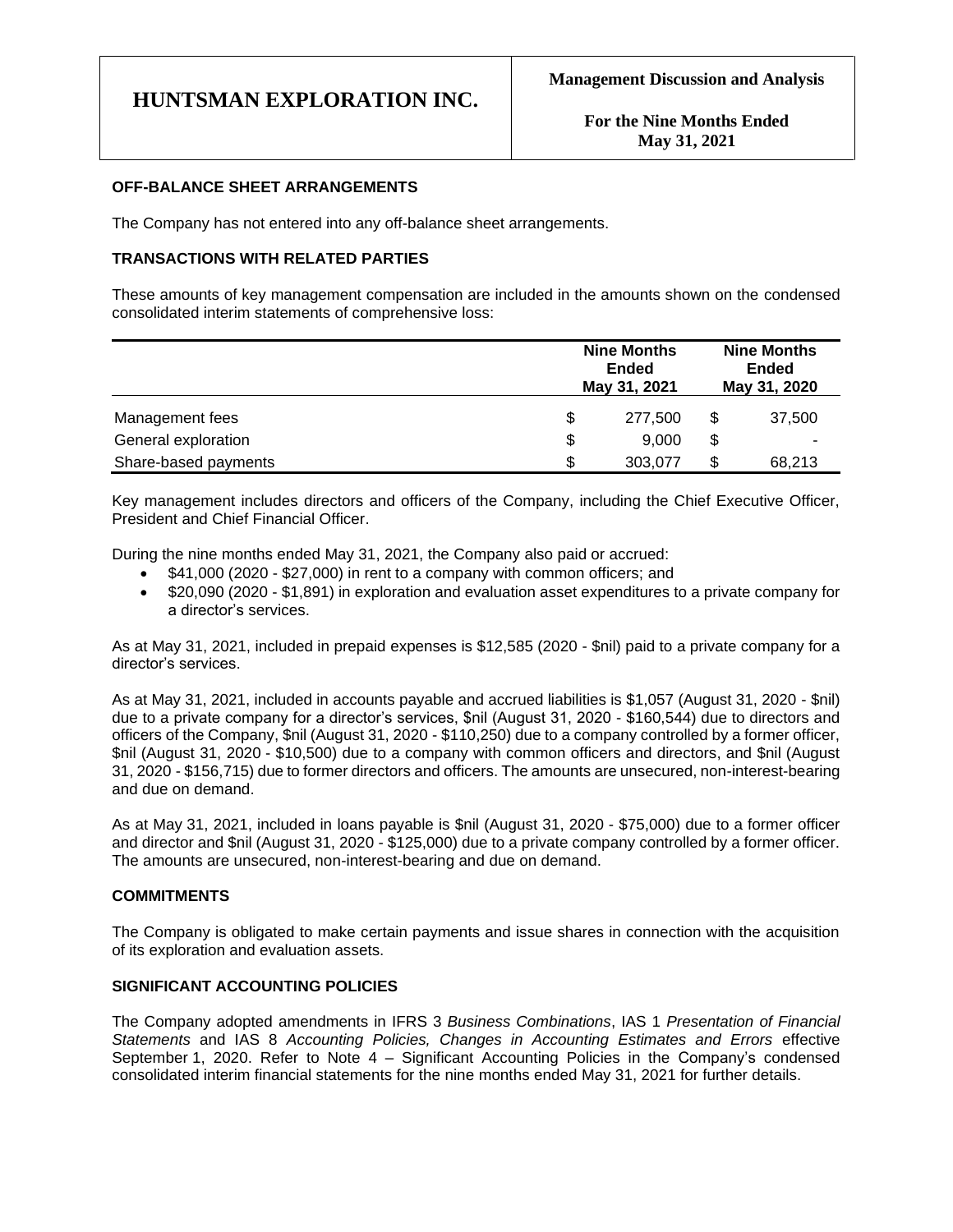**For the Nine Months Ended May 31, 2021**

### **NEW ACCOUNTING STANDARDS ISSUED BUT NOT YET EFFECTIVE**

Certain new standards, interpretations and amendments to existing standards have been issued by the IASB or the International Financial Reporting Interpretations Committee that are mandatory for accounting periods in the future. Some updates that are not applicable or are not consequential to the Company may have been excluded from the list below.

#### **IAS 1** *Presentation of Financial Statements*

IAS 1 has been amended to clarify classification of liabilities as current or non-current. The amendments are effective for years beginning on or after January 1, 2023. The amendment is expected to have no impact for the Company.

### **CRITICAL ACCOUNTING POLICIES**

#### **Critical judgments in applying accounting policies**

Information about critical judgments in applying accounting policies that have the most significant risk of causing material adjustment to the carrying amounts of assets and liabilities recognized in the condensed consolidated interim financial statements within the next financial year are discussed below.

#### Impairment of exploration and evaluation assets

The application of the Company's accounting policy for exploration and evaluation expenditures and impairment of the capitalized expenditures requires judgment in determining whether it is likely that future economic benefits will flow to the Company, which may be based on assumptions about future events or circumstances. Estimates and assumptions made may change if new information becomes available. If, after an expenditure is capitalized, information becomes available suggesting that the recovery of expenditure is unlikely, the amount capitalized is written off in profit or loss in the year the new information becomes available.

#### Title to mineral property interests

Although the Company has taken steps to verify title to mineral properties in which it has an interest, these procedures do not guarantee the Company's title. Such properties may be subject to prior agreements or transfers and title may be affected by undetected defects.

#### Income taxes

Significant judgment is required in determining the provision for income taxes. There are many transactions and calculations undertaken during the ordinary course of business for which the ultimate tax determination is uncertain. The Company recognizes liabilities and contingencies for anticipated tax audit issues based on the Company's current understanding of the tax law. For matters where it is probable that an adjustment will be made, the Company records its best estimate of the tax liability, including the related interest and penalties in the current tax provision. Management believes they have adequately provided for the probable outcome of these matters; however, the final outcome may result in a materially different outcome than the amount included in the tax liabilities.

In addition, the Company recognizes deferred tax assets relating to tax losses carried forward to the extent that it is probable that taxable profit will be available against which a deductible temporary difference can be utilized. This is deemed to be the case when there are sufficient taxable temporary differences relating to the same taxation authority and the same taxable entity that are expected to reverse in the same year as the expected reversal of the deductible temporary difference, or in years into which a tax loss arising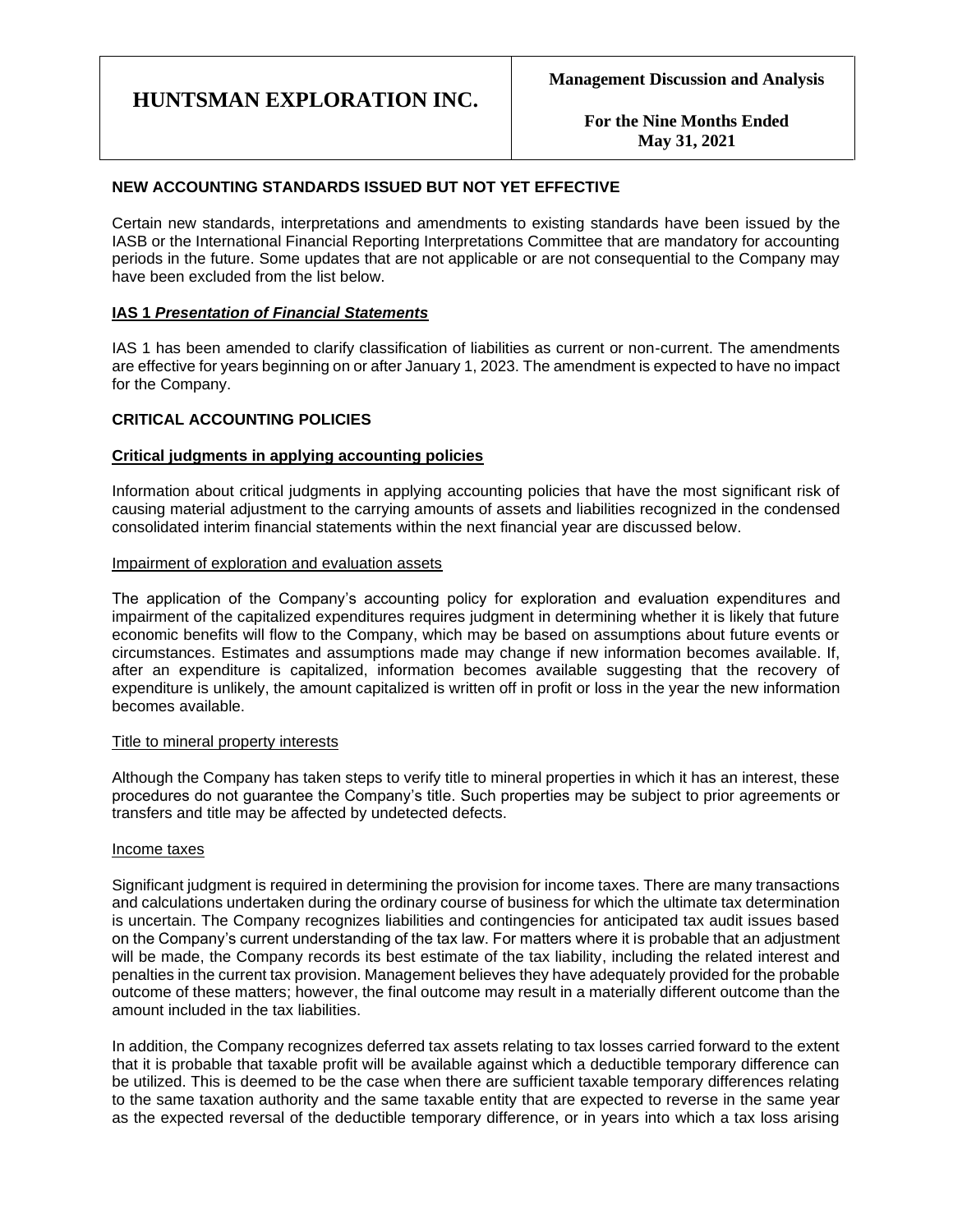**For the Nine Months Ended May 31, 2021**

from the deferred tax asset can be carried back or forward. However, utilization of the tax losses also depends on the ability of the taxable entity to satisfy certain tests at the time the losses are recouped.

#### Going concern risk assessment

The Company's ability to continue its operations and to realize assets at their carrying values is dependent upon its ability to fund its existing acquisition and exploration commitments on its exploration and evaluation assets when they come due, which would cease to exist if the Company decides to terminate its commitments, and to cover its operating costs. The Company may be able to generate working capital to fund its operations by the sale of its exploration and evaluation assets or raising additional capital through equity markets. However, there is no assurance it will be able to raise funds in the future. The condensed consolidated interim financial statements do not give effect to any adjustments required to realize its assets and discharge its liabilities in other than the normal course of business and at amounts different from those reflected in the condensed consolidated interim financial statements.

#### **Key sources of estimation uncertainty**

The following are key assumptions concerning the future and other key sources of estimation uncertainty that have a significant risk of resulting in material adjustments to the condensed consolidated interim financial statements.

#### Decommissioning liabilities

Rehabilitation provisions have been created based on the Company's internal estimates. Assumptions, based on the current economic environment, have been made, which management believes are a reasonable basis upon which to estimate the future liability. These estimates take into account any material changes to the assumptions that occur when reviewed regularly by management. Estimates are reviewed annually and are based on current regulatory requirements. Significant changes in estimates of contamination, restoration standards and techniques will result in changes to provisions from year to year. Actual rehabilitation costs will ultimately depend on future market prices for the rehabilitation costs that will reflect the market condition at the time the rehabilitation costs are actually incurred.

The final cost of the currently recognized rehabilitation provisions may be higher or lower than currently provided for. As at May 31, 2021, the Company has no known rehabilitation requirements, and accordingly, no provision has been made.

#### Fair value of stock options granted

The Company uses the Black-Scholes option pricing model to value the stock options granted during the year. The Black-Scholes model was developed for use in estimating the fair value of traded options that have no vesting restrictions and are fully transferable. The model requires management to make estimates that are subjective and may not be representative of actual results. Changes in assumptions can materially affect estimates of fair values.

### **FINANCIAL INSTRUMENTS AND OTHER INSTRUMENTS**

The Company's financial instruments include cash, amounts receivable, accounts payable and loans payable. Cash is classified as fair value through profit or loss. Amounts receivable is classified as measured at amortized cost. Accounts payable and loans payable are classified as measured at amortized cost. The carrying values of these instruments approximate their fair values due to the relatively short periods to maturity.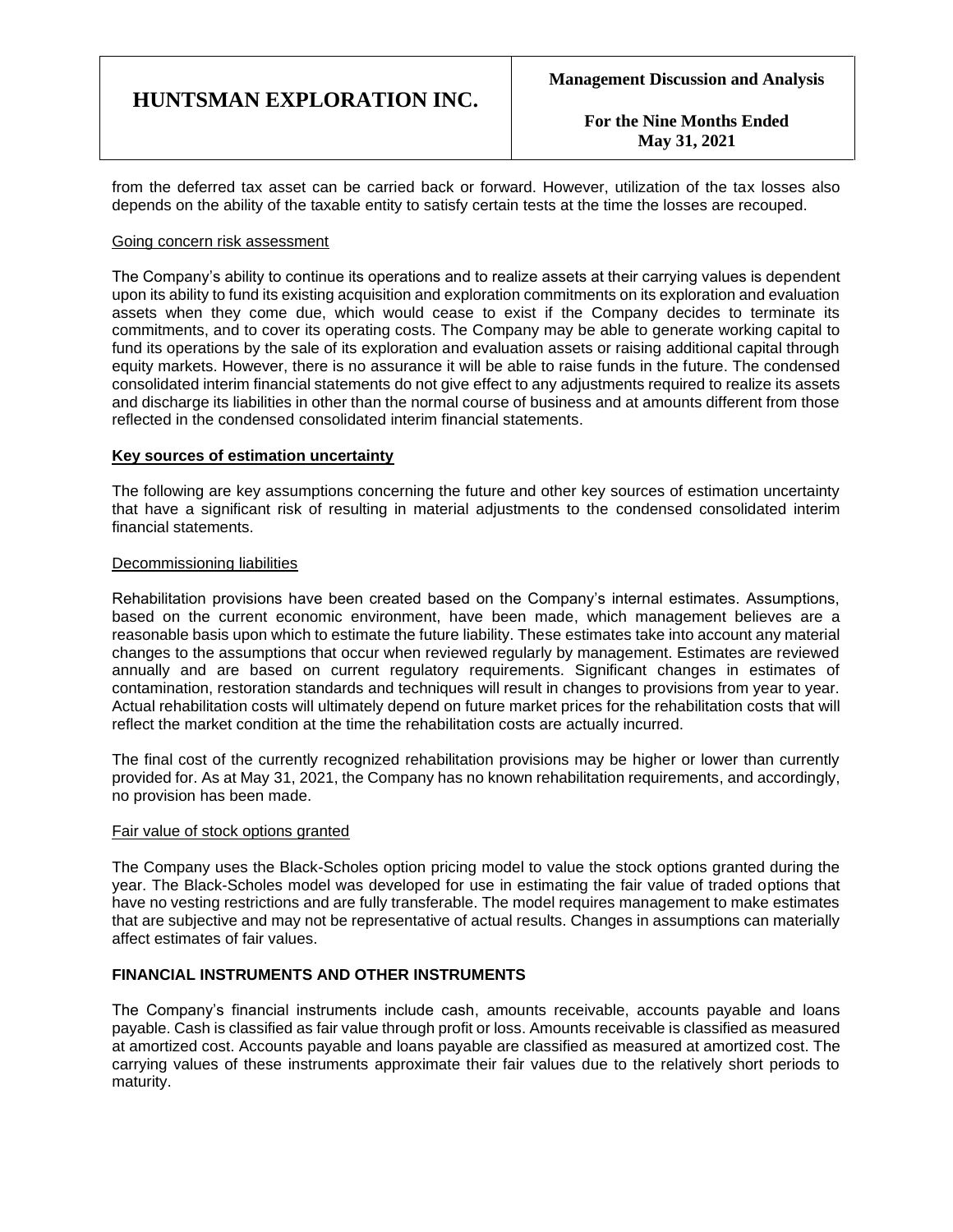**For the Nine Months Ended May 31, 2021**

### **Financial risk management objectives and policies**

The risks associated with these financial instruments and the policies on how to mitigate these risks are set out below. Management manages and monitors these exposures to ensure appropriate measures are implemented in a timely and effective manner.

#### Credit risk

Credit risk is the risk of an unexpected loss if a customer or third party to a financial instrument fails to meet its contractual obligations. The financial instrument that potentially subjects the Company to concentrations of credit risk consists principally of cash. To minimize the credit risk on cash, the Company places its cash with a major Canadian financial institution.

#### Liquidity risk

The Company manages liquidity risk by maintaining a balance between continuity of funding and flexibility through the use of borrowings. Management closely monitors the liquidity position and expects to have adequate sources of funding to finance the Company's projects and operations. As at May 31, 2021, the Company had cash of \$1,191,872 (August 31, 2020 - \$42,653) to settle accounts payable and accrued liabilities of \$124,481 (August 31, 2020 - \$1,018,880) and loans payable of \$nil (August 31, 2020 - \$262,300). The Company will be required to obtain additional financing to satisfy its liabilities. All of the liabilities presented as accounts payable are due within 30 days of the reporting date.

### Market risk

Market risk is the risk that changes in market prices, such as foreign exchange rates and interest rates, will affect the Company's income or the value of its holdings of financial instruments. The objective of market risk management is to manage and control market risk exposures within acceptable parameters, while optimizing the return on capital.

- *i) Currency risk –* Currency risk is the risk that the fair value or future cash flows will fluctuate as a result of changes in foreign exchange rates. The Company has operations in Canada, the USA and Australia, and incurs operating and exploration expenditures in all currencies. The fluctuation of the Canadian dollar in relation to the United States and Australian dollars will have an impact upon the results of the Company. A fluctuation in the exchange rates between the Canadian and Australian dollars of 10% would result in a change to the Company's cash of \$nil and accounts payable and accrued liabilities of \$400. A fluctuation in the exchange rates between the Canadian and United States dollars of 10% would result in a change to the accounts payable and accrued liabilities of \$400. The Company does not use any techniques to mitigate currency risk.
- *ii) Interest rate risk –* The Company is exposed to interest rate risk on the variable rate of interest earned on bank deposits. The fair value interest rate risk on bank deposits is insignificant, as the deposits are short-term. The Company has not entered into any derivative instruments to manage interest rate fluctuations. The Company has no interest-bearing financial liabilities.
- *iii) Other price risk –* Other price risk is the risk that the fair value or future cash flows of a financial instrument will fluctuate due to changes in market prices, other than those arising from interest rate risk. The Company does not have significant exposure to this risk.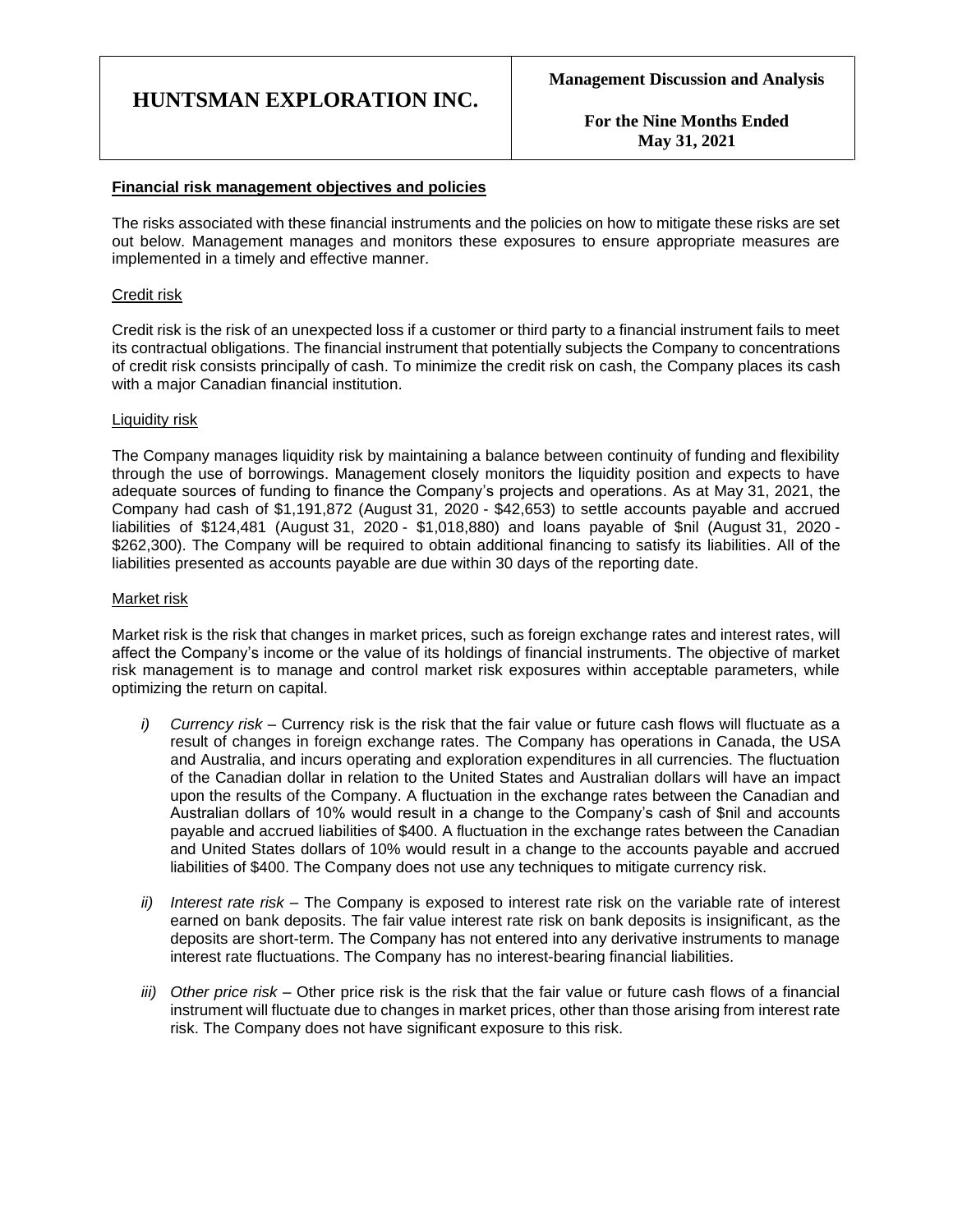#### **SHARE CAPITAL**

As at July 28, 2021, the Company had the following securities issued and outstanding:

|                      | <b>July 28,</b><br>2021 | May 31,<br>2021 | August 31,<br>2020 |
|----------------------|-------------------------|-----------------|--------------------|
| Common shares        | 87,220,075              | 87,220,075      | 33,532,640         |
| Warrants             | 31,468,858              | 31,468,858      | 533.472            |
| Stock options        | 6.004.000               | 6.004.000       | 2.742.500          |
| Fully diluted shares | 124,692,933             | 124,692,933     | 36,808,612         |

#### **RISKS**

The Company, and the securities of the Company, should be considered a highly speculative investment. The following risk factors should be given special consideration when evaluating an investment in any of the Company's securities.

There are a number of outstanding securities and agreements pursuant to which common shares of the Company may be issued in the future. This will result in further dilution to the Company's shareholders.

The Company has a very limited history of operations, is in the early stage of development and has received no revenues other than insignificant interest revenues following its transition to a mineral exploration and development company. As such, the Company is subject to many risks common to such enterprises. There can be no assurance that the Company will be able to obtain adequate financing in the future or, if available, that the terms of such financing will be favourable. The Company does not anticipate paying any dividends in the near future.

Although the Company has taken steps to verify the title to mineral properties in which it has acquired an interest, no assurance whatsoever can be given that the Company's interests may not be challenged by third parties. If challenged, and if the challenge is sustained, it will have an adverse effect on the business of the Company. Title to mineral properties may be subject to unregistered prior agreements or transfers and may also be affected by undetected defects or the rights of indigenous peoples.

Environmental legislation is becoming increasingly stringent and costs and expenses of regulatory compliance are increasing. The impact of new and future environmental legislation on the Company's operations may cause additional expenses and restrictions. If the restrictions adversely affect the scope of exploration and development on the mineral properties, the potential for production on the properties may be diminished or negated.

The exploration of mineral properties involves significant risks, which even experience, knowledge and careful evaluation may not be able to avoid. The price of metals has fluctuated widely, particularly in recent years, as it is affected by numerous factors that are beyond the Company's control, including international economic and political trends, expectations of inflation or deflation, currency exchange fluctuations, interest rate fluctuations, global or regional consumptive patterns, speculative activities and increased production due to new extraction methods. The effect of these factors on the price of metals, and therefore, the economic viability of the Company's interests in the mineral properties cannot be accurately predicted. Furthermore, changing conditions in the financial markets and Canadian income tax legislation may have a direct impact on the Company's ability to raise funds for exploration expenditures. A drop in the availability of equity financings will likely impede spending. As a result of all these significant risks, it is quite possible that the Company may lose its investments in the Company's mineral property interests.

In early March 2020, there was a global outbreak of coronavirus (COVID-19) that has resulted in changes in global supply and demand of certain mineral and energy products. These changes, including a potential